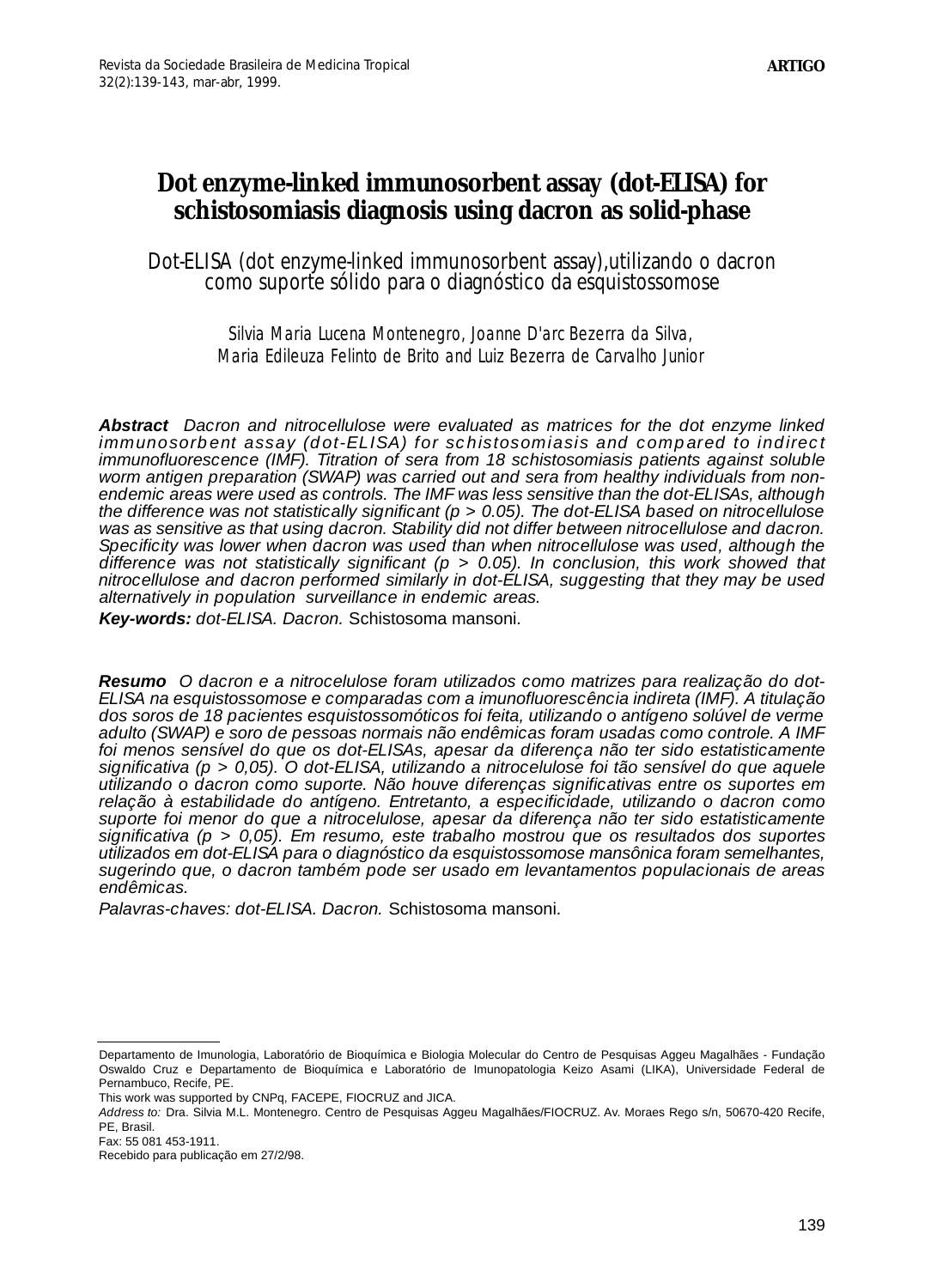Immunodiagnostic techniques for schistosomiasis have been available since early this century7 20 and have increased considerably in the last years due to a better understanding of the host-parasite interaction and the introduction of new concepts and methodologies15.

The search for more sensitive, specific, practical and less expensive diagnostic tests has led to the development of a great number of immunological tests that could complement the limitations of the parasitological diagnosis15. Dot enzyme-linked immunosorbent assay (dot-ELISA) has been widely employed in several serologic tests because it does not need either sophisticated equipment or specialized personnel. Nitrocellulose is the most used matrix<sup>10</sup><sup>11</sup> due to the facility to

Antigen. SWAP (soluble worm antigen preparation) from *Schistosoma mansoni* was obtained according to Boctor and Shaheen2. Sera from 18 patients presenting chronic schistosomiasis were obtained from Hospital das Clínicas, UFPE. Sera from 8 individuals from non-endemic areas and phosphate buffer saline (PBS) were used as negative controls. Sera from patients with Chagas' disease (3 patients), malaria (4 patients) and filariasis (3 patients) were used to test cross reactivity. Anti-human IgG labeled with horseradish peroxidase and 3,3-diaminobenzidine tetrahydrochloride (DAB) were purchased from Sigma, Chem. Co., St. Louis, MO. Tween 20 was acquired from Inlab. Dacron was produced by Rhodia do Brazil S.A. Nitrocellulose filter (0.22µm pore size) was from Millipore, Inc., Bedford, MA. All other reagents of analytical grade were obtained from Merck S.A., Brazil.

Dacron. Dacron plates were activated according to Oliveira et al<sup>17</sup> as modified by Montenegro et al<sup>13</sup>.

*Dot-ELISA.* This technique was performed according to Pappas et al18. One ul of SWAP antigen (0.25µg/µl) was spotted onto the azidadacron plates and nitrocellulose filters and kept at 37°C for 30min to dry. The antigen-dacron plates and antigen-nitrocellulose preparations were introduced into the wells of a Nunc multidish plate and stored at 4°C overnight. Protein concentration was evaluated according to Bradford et al (1976)4. The blocking substance used was 30% (w/v) non-fat instant milk (Fleichmann and Royal Ltda., Brazil) solution handle it and the quality of the color developed<sup>20</sup>, although it is very expensive. In 1987, Boctor et al3, proposed the use of nitrocellulose strips as a matrix in dot-ELISAfor human schistosomiasis mansoni.

In our laboratory, dacron (polyethyleneterephthalate) has been used as solid phase in dot-ELISA for plaque diagnosis<sup>14 17</sup>. This polyester has also been previously employed to immobilize enzymes yielding active derivatives5 6 8 18 22.

In this work, soluble worm antigen preparation (SWAP) was covalently linked to dacron and dot-ELISA was tested for diagnosis of schistosomiasis. Comparative studies were carried out with dot-ELISA on nitrocellulose filters and indirect immunofluorescence assay (IMF).

## MATERIALAND METHODS

(0.4ml) prepared in PBS, pH 7.2, containing 0.05% (v/v) Tween-20 (PBS-Tween 20) and kept for 15min with gentle stirring. The blocking solution was aspirated out and the plates were washed three times with PBS-Tween 20 with shaking, during 1min each and the last wash was preceeded by a 10 min incubation without stirring. The serum samples and controls were serially diluted in PBS-Tween 20 from 1:16 to 1:65,536 and introduced into the wells containing the blocked antigen-dacron plates or antigennitrocellulose filters. The plates and filters were shaken for 1 min at  $25^{\circ}$ C, incubated for 30 min and the washing procedure was carried out as described for the blocking. Anti-rabbit IgG peroxidase conjugate (IgG-HRP) was diluted 1:1,000 in PBS and 0.6ml was pipetted into each well. The plate was shaken for 1 min and incubated for 30min. The plates and filters were washed five times as described before. The development of the spot was perfomed according to Montenegro et al (1991)14.

*Indirect Immunofluorescence assay (IMF).* This technique was undertaken according to Helden et al (1975)<sup>9</sup> and cercariae obtained from infected *Biomphalaria glabrata* were used as antigen.

*Temporal and thermal stabilities of the* antigen. Antigen-dacron plates and antigennitrocellulose filters were stored at  $28^{\circ}$ C,  $4^{\circ}$ C and -20 $\degree$ C for a time ranging from 7 to 90 days. Then, dot-ELISA was carried out according to the methodology described using positive sera in PBS-Tween and anti IgG-HRP conjugate in PBS at dilutions of 1:100 and 1:1,000, respectively.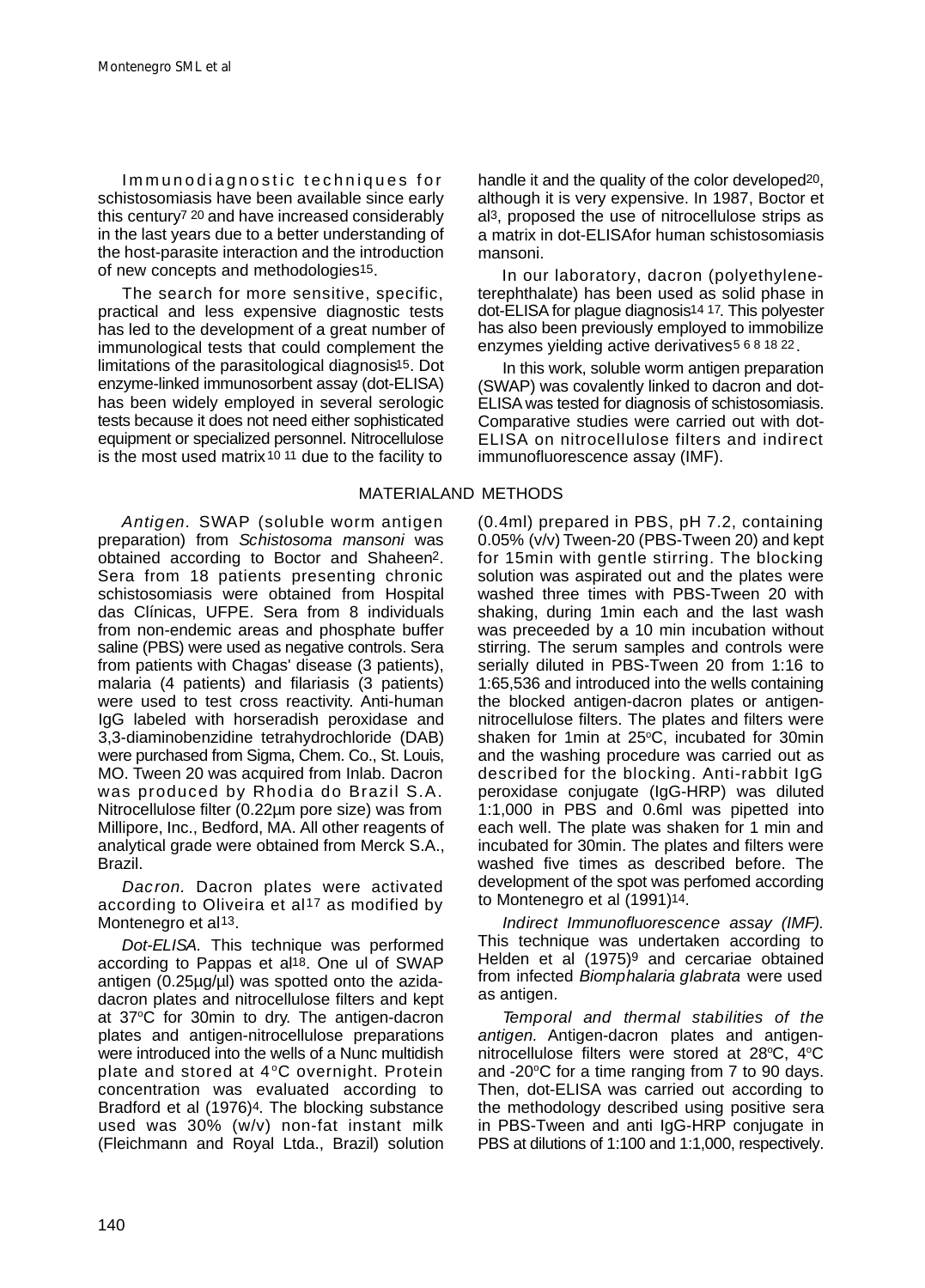*Statistical analysis.* A 95% confidence quisquare test ( 2) was used for comparison between the sensitivities and especificities of different assays.

### RESULTS

The titration of sera obtained from schistosomiasis patients by using IMF and dot-ELISA on nitrocellulose and dacron is shown in Table 1. Two patients (numbers 6 and 18) were negative by using IMF tests and positive by using dot-ELISAs. In the control group (non-endemic area), only one individual showed a spot at a dilution of 1:64 when nitrocellulose was used as matrix. When dacron was used as matrix, spots were shown at dilutions of 1:32 (three persons) and 1:256 (one person). No positive reaction was observed using PBS as negative control. Based upon these results we established a cutoff point of 1:256 for both matrices. All sera from *S. mansoni* patients reacted positively in both nitrocellulose and dacron, resulting in a sensitivity of 100%.

All malaria sera  $(n = 4)$  and one out of 3 filariasis sera were reactive at 1:512 dilution and were considered cross-reactions using dacron as solid phase while no sera from Chagas' disease patients ( $n = 3$ ) were reactive. Using nitrocelulose as solid phase no cross-reactivity was observed. The specificity for nitrocellulose and dacron was 100% and 87.5%, respectively, although the difference was not statistically significant ( $p > 0.05$ ).

*Table 1 - Titration of sera from schistosomiasis patients by using indirect immunofluorescence assay and dot-ELISAs on dacron and nitrocellulose (reciprocal titers).*

|          |            | Dot-ELISA |                |  |  |
|----------|------------|-----------|----------------|--|--|
| Patients | <b>IMF</b> | Dacron    | Nitrocellulose |  |  |
| 1        | 256        | 4,096     | 8,196          |  |  |
| 2        | 256        | 1,024     | 4,096          |  |  |
| 3        | 256        | 2,048     | 4,096          |  |  |
| 4        | 128        | 4,096     | 2,048          |  |  |
| 5        | 512        | 8,192     | 16,384         |  |  |
| 6        | neg        | 1,024     | 4,096          |  |  |
| 7        | 128        | 4,096     | 2,048          |  |  |
| 8        | 128        | 4,096     | 4,096          |  |  |
| 9        | 128        | 512       | 1,024          |  |  |
| 10       | 128        | 2,048     | 8,192          |  |  |
| 11       | 128        | 1,024     | 1,024          |  |  |
| 12       | 128        | 1,024     | 2,048          |  |  |
| 13       | 256        | 4,096     | 8,192          |  |  |
| 14       | 256        | 512       | 1,024          |  |  |
| 15       | 256        | 2,048     | 8,192          |  |  |
| 16       | 128        | 2,048     | 2,048          |  |  |
| 17       | 128        | 512       | 1,024          |  |  |
| 18       | neg        | 8,192     | 8,192          |  |  |

 $nea = ne$ ative

The IMF using as cut-off point a 1:64 dilution was less sensitive (88.9%) than the dot-ELISAs, although the difference was not statistically significant ( $p > 0.05$ ).

Dot-ELISA carried out on antigen-dacron plates stored at -20 $\degree$ C at 60 days still showed the same spot intensity as those recently prepared. The antigen-dacron plates stored at  $4^{\circ}$ C presented weaker reactions at 15, 30 and 60 days and stored at 28°C for 60 days it was not suitable for diagnosis. The results on stability were not so different regarding nitrocellulose dot-ELISA (Table 2).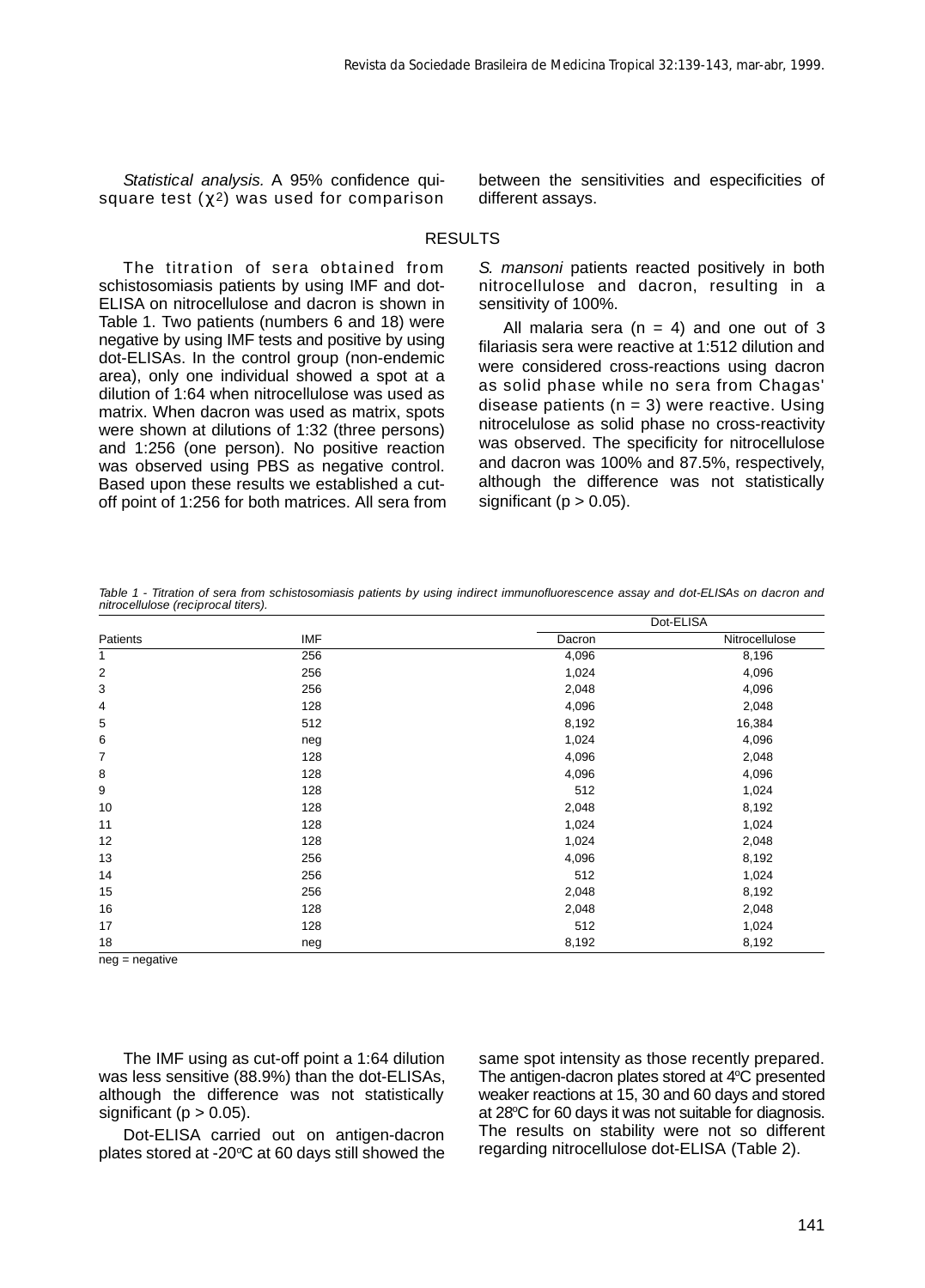| Days |               | Nitrocellulose |                 |      | Dacron         |                 |  |
|------|---------------|----------------|-----------------|------|----------------|-----------------|--|
|      | $4^{\circ}$ C | $28^{\circ}$ C | $-20^{\circ}$ C | 4°C  | $28^{\circ}$ C | $-20^{\circ}$ C |  |
|      | $^{++}$       | $^{++}$        | $^{++}$         | $++$ | $^{++}$        |                 |  |
| 15   | ┷┷            | $^{++}$        | $^{++}$         |      |                |                 |  |
| 30   |               |                |                 |      |                |                 |  |
| 60   |               |                |                 |      |                |                 |  |

*Table 2 - Determination of antigen stability on dacron and nitrocellulose in relation to time and temperature.*

#### **DISCUSSION**

We have previously studied the dacron as a solid matrix in a dot-ELISA with plague bacillus antigen and found results as good as the nitrocellulose that is the most common matrix used<sup>114</sup>. Nitrocellulose is the most widely used matrix but it is very expensive and the dacron has the advantage that can be obtained at very low cost. In this study, we evaluated the perfomance of dacron and a dot-ELISAto detect antibodies to schistosome worm antigen.

The only false positive reaction using sera from non-endemic control group and the crossreactions with malaria and one filaria sera was in dacron matrix. In the first case this could be attributed to the fact that these individuals may have been parasited by several others helminth species and could have cross-reactions in the dot-ELISA3. We have no explanation for the positive reaction of sera from malaria patients; we do not know whether they had ever been in an endemic area for schistosomiasis. On the

other hand, it is well known that, cross reaction between *Schistosoma* and filaria antigens can be observed regularly in ELISA14.

The present results demonstrate that nitrocellulose and dacron perform similarly in dot-ELISA. Thus, taking into account that dacron can be obtained at very low cost, it is easily available, presents the same sensitivity of nitrocellulose (although our study is preliminary) and covalently linked antigens are stable for long periods, we suggest that this material could be used as an alternative matrix in surveillance of populations in endemic areas. According to Mott and Dixon (1982)<sup>16</sup>, one point that has been generally accepted in immunological tests is that improvement in the specificity of immunodiagnostic test will depend on the availability of pure antigens. We are currently assaying the dacron matrix with purified antigens and increasing the size of the sample studied.

#### ACKNOWLEDGEMENTS

We are grateful to Dr. Frederico G.C. Abath for his critical reading of the manuscript and, Mr O.T. da Costa and Miss V.S.F. Leão for their technical assistance.

#### **REFERENCES**

- 1. Almeida AMP, Ferreira LCS. Evaluation of three serological tests for the detectionof human plague in northeast Brazil. Memórias do Instituto Oswaldo Cruz 87:87-92, 1992.
- 2. Boctor FN, Shaheen, HI. Immunoaffinity fractionation of *Schistosoma mansoni* worm antigens using human antibodies and its application for serodiagnosis. Immunology 57:587-593, 1986.
- 3. Boctor FN, Steck MJ, Peter JB, Kamal R. Simplification and standardization of dot-ELISA for human schistosomiasis mansoni. Journal of Parasitology 73:589-592, 1987.
- 4. Bradford MM. A rapid and sensitive method for the quantitation of microgram quantities of protein utilizing the principle of protein dye binding. Analytical Biochemistry 72:248-254, 1976.
- 5. Carvalho Jr LB, Melo EHM, Vasconcelos ARA, Lira RR. Glucose oxidase immobilised on gel beads polyacrylamide and polyethyleneterephthalate. Arquivos de Biologia e Tecnologia 29:525-531, 1986.
- 6. Carvalho Jr LB, Silva MPC, Melo EHM. Activity of immobilized -amylase. Brazilian Journal of Medical and Biological Research 201:521-526, 1987.
- 7. Fujinami A, Nakamura H. Experimental studies on the serological reactions in calves experimentally infected with *Schistosoma japonicum*. Journal of Kyoto Medical Association 6:224-252, 1909.
- 8. Goldstein L, Freeman A, Blassberger D, Granot R, Sorolovsky M. Chemically modified polymers containing isocyanide functional groups as support for enzyme immobilization. *In:* Bohak Z, Sharon N (eds) Biotechnological Applications of Proteins and Enzymes. Academic Press, New York, p. 153-167, 1977.